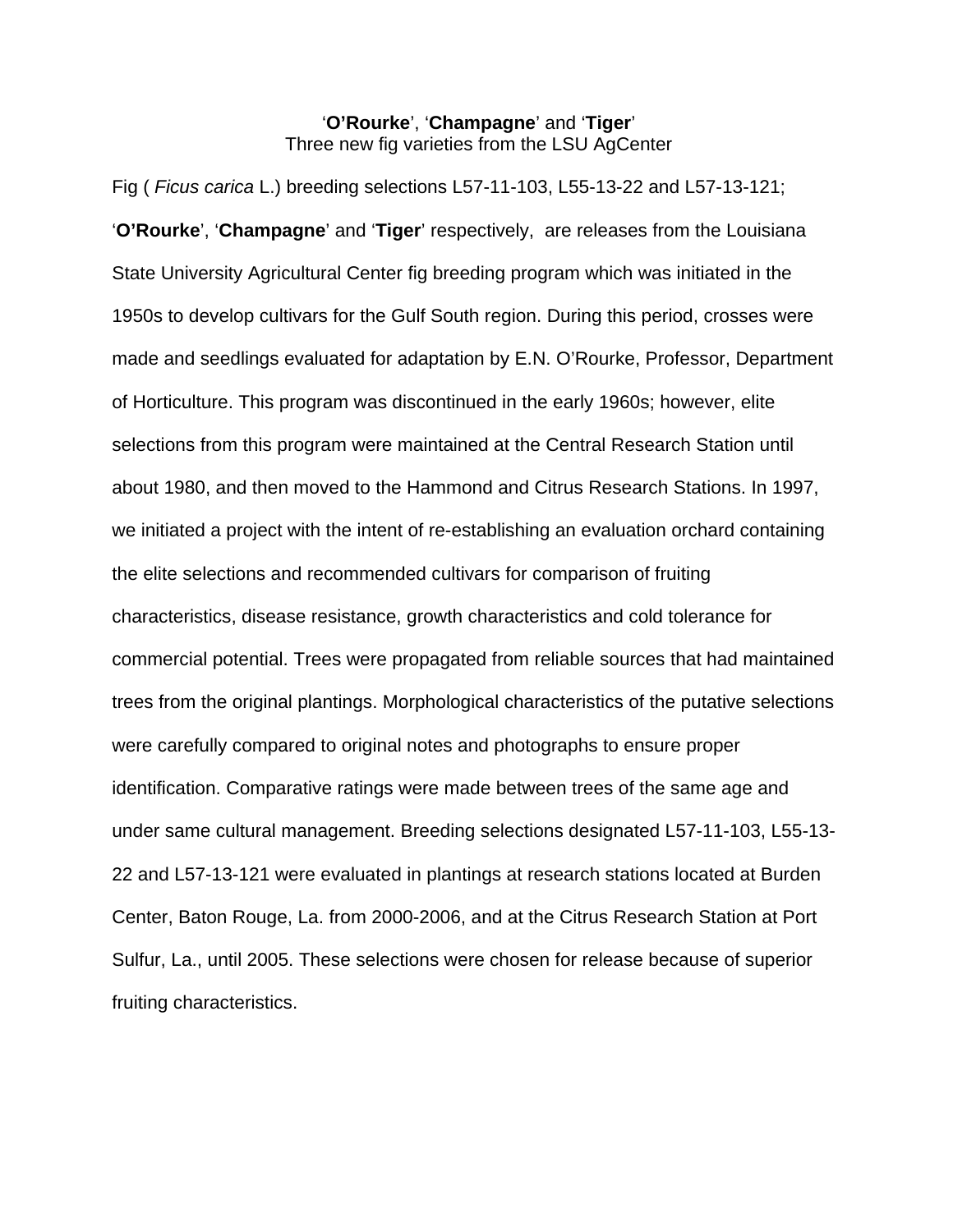#### **'OROURKE'**

#### (**L57-11-103)**

## **Parentage**

**'ORourke'** is a selection from a group of seedlings derived from a cross of 'Celeste' x 'C1' (a Capri fig from California). The cross was made in 1956 and an individual plant selection made by Ed O'Rourke in 1960 and tested as L57-11-103.

## **Description**

**Fruit: 'ORourke'** produces good quality fruit 30 to 40 mm in diameter of moderate size (20 gms) light brown fruit. The tan to brown fruit of **'ORourke'** (Figure 3) has a slightly round distal end and tapers slightly toward the stem end with a long neck. The fruit has a partially closed eye (ostiole) on mature fruit. Internal color is tan with some red near center of fruit when soft ripe (Table 2). Fruit ripen about 5 to 7 days before 'Celeste' or about the last week of June in the Baton Rouge, La. area. The main crop fruit of **'O'Rourke'** ripens over a 15-day period which is comparable to 'Celeste' and 'Florentine'.

**Trees and foliage**: '**O'Rourke'** trees are vigorous growing, producing upright trunks with a slight tendency to produce horizontal growth in juvenile stage. Foliage cover is sparse when compared to 'Celeste' in that trunks and branches of **'ORourke'** are still visible after full foliation in midseason. The mature leaves of **'ORourke'** are palmate with five to seven distinct lobes (Figure 2). The primary lobe is spatulate and has an oak leaf in appearance. The margin of the leaf on the basal lobes of **'ORourke'** is slightly toothed.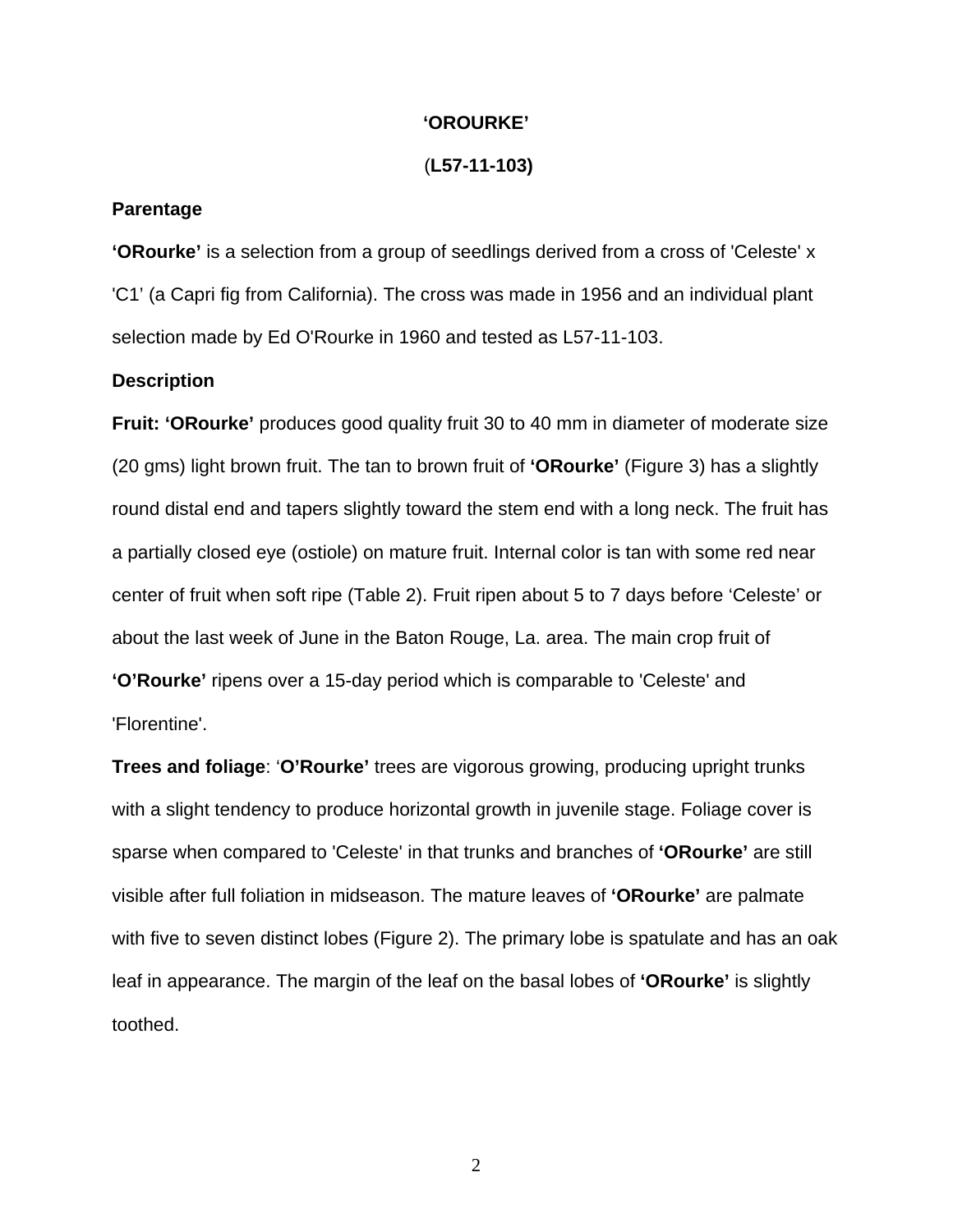## **CHAMPAGNE**

#### **(L55-13-22)**

## **Parentage**

'**Champagne**' is a selection from a group of seedlings derived from a cross of 'Celeste' x 'C1' (a Capri fig from California). The cross was made in 1955 and the selection made by Ed O'Rourke in 1959 and tested as L55-13-22.

## **Description**

**Fruit**: '**Champagne**' produces good quality, 30-40mm diameter, moderate size (23 gms) yellow fruit. The fruit of '**Champagne**' (Figure 3) have a slightly round distal end and tapers slightly toward the stem end with a short neck. The fruit has a partially closed eye (ostiole) on mature fruit. Internal color is tan to caramel color when soft ripe (Table 2). Fruit ripen about the same time as 'Celeste', the first week of July in the Baton Rouge, La. area. The main crop fruit of '**Champagne**' ripens over a 15-day period which is comparable to 'Celeste' and 'Florentine'.

**Trees and foliage**: Trees of '**Champagne**' are vigorous growing, producing upright trunks, and, left unpruned, will produce a pyramidal shaped tree. Foliage cover is sparse when compared to 'Celeste' in that trunks and branches of '**Champagne**' are still visible after full foliation in midseason. The mature leaves of '**Champagne**' are palmate with five distinct lobes. The primary lobe is spatulate (Figure 2). The basal lobes are cordate with slight serrations.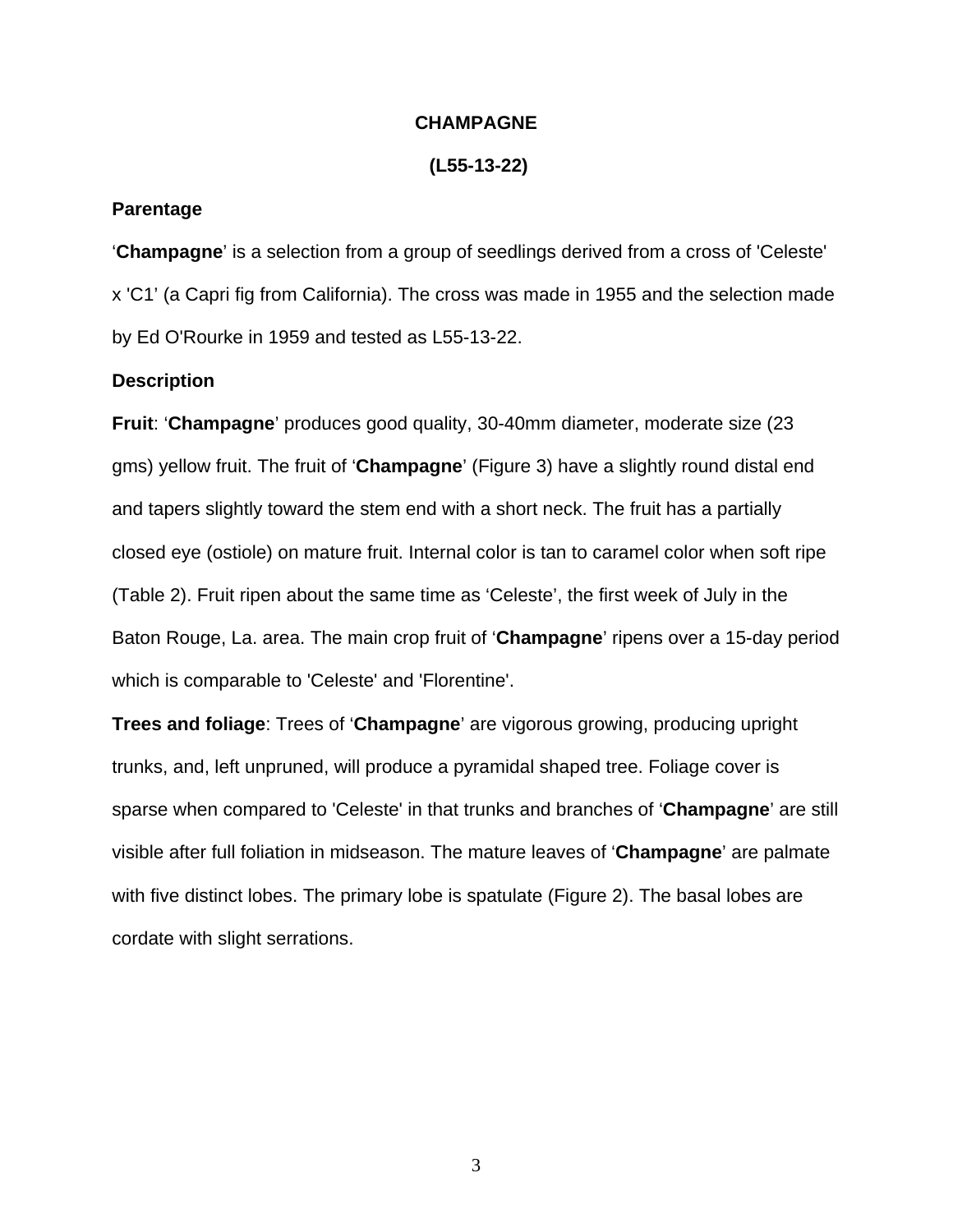## **'TIGER'**

## **L57-13-121**

#### **Parentage**

**'Tiger'** is a selection from a group of seedlings derived from a cross of 'Celeste' x 'C1' (a Capri fig from California). The cross was made in 1957 and the selection made by Ed O'Rourke in 1961 and tested as 57-13-121.

#### **Description**

**Fruit: 'Tiger'** produces good quality, 30 to 40 mm in diameter, large size (50 gms) brown fruit with a darker brown stripe visible on most fruit. The brown fruit of L57-13-121 (Figure 3) have a slightly round distal end and taper slightly toward the stem end with a short neck. The fruit has a partially closed eye (ostiole) on mature fruit. Internal color is yellow to gold when with some near center when soft ripe (Table 2). Fruit ripen about five to seven days after 'Celeste' or about the first week of July in the Baton Rouge, La. area. The main crop fruit of L57-13-121 ripens over a 15-day period which is comparable to 'Celeste' and 'Florentine'. Fruit of all currently recommended cultivars of figs will split and crack to some degree during the ripening stage when excessive moisture is present. Notations on deep radial cracks radiating from the ostiole of L57- 13-121 one to three days after heavy rain events have been made. Field ratings indicate that L57-13-121 has a greater tendency to have radial cracks when ripe than 'Celeste', but fewer than 'Florentine' and 'Magnolia'.

**Trees and foliage**: L57-13-121 trees are vigorous growing with a prostrate to drooping growth habit in the juvenile stage. Foliage cover is dense when compared to LSU Gold.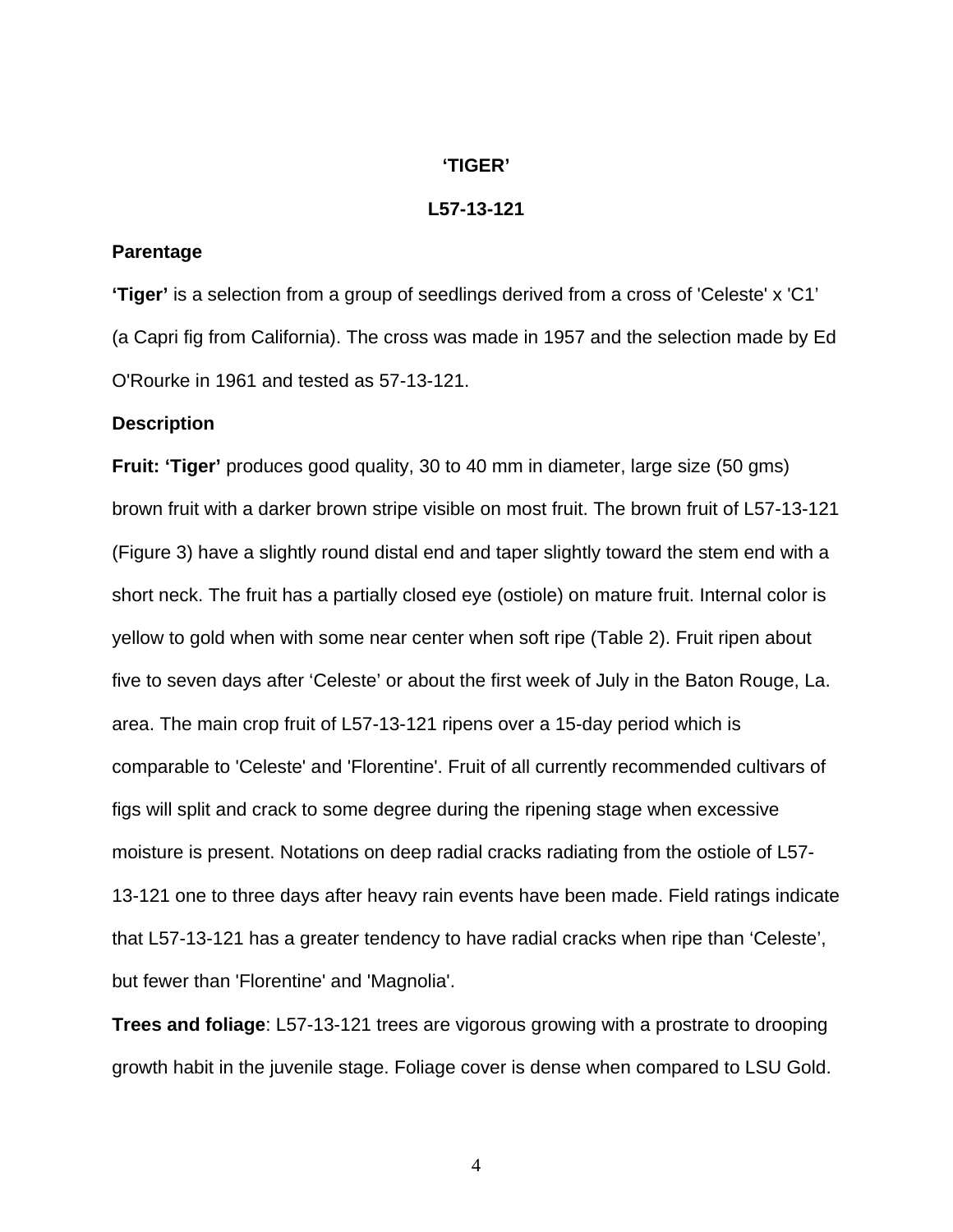The mature leaves of L57-13-121 are very large palmate with five to seven distinct lobes. The primary lobe is spatulate and leaf margins slightly toothed. The margin of the leaf on the basal lobes of L57-13-121 is slightly toothed (Figure 2).

## **Recommendations:**

**'ORourke'**, '**Champagne'** and '**Tiger**' are distinctly different from available fig cultivars and should offer a unique blend of color and size for pick-your-own, farmers' markets and local markets. These selections produce larger, good quality fruit for marketing considerations (Puls, 1995), and complement current recommended varieties by increasing the diversity of fruit types. A marketing limitation that should be noted is the tendency of the fruit of L55 -13-22 and L57-11-103 to have a partially closed eye at maturity. Under humid conditions, this could increase the amount of fruit spoilage. When the fruit is harvested at the proper stage for processing (firm ripe), this should not present a problem. Figs are a very popular dooryard fruit and exist in many residential landscapes in the Gulf South. There have been very few new releases of named fig varieties from a public breeding program in the past fifty years. One of the largest benefactors of a new fig release will be tree nurseries in supplying trees to homeowners and hobbyist. Figs are easily propagated and can be grown to a saleable tree in about 10 months. This should present a good opportunity for local nurseries.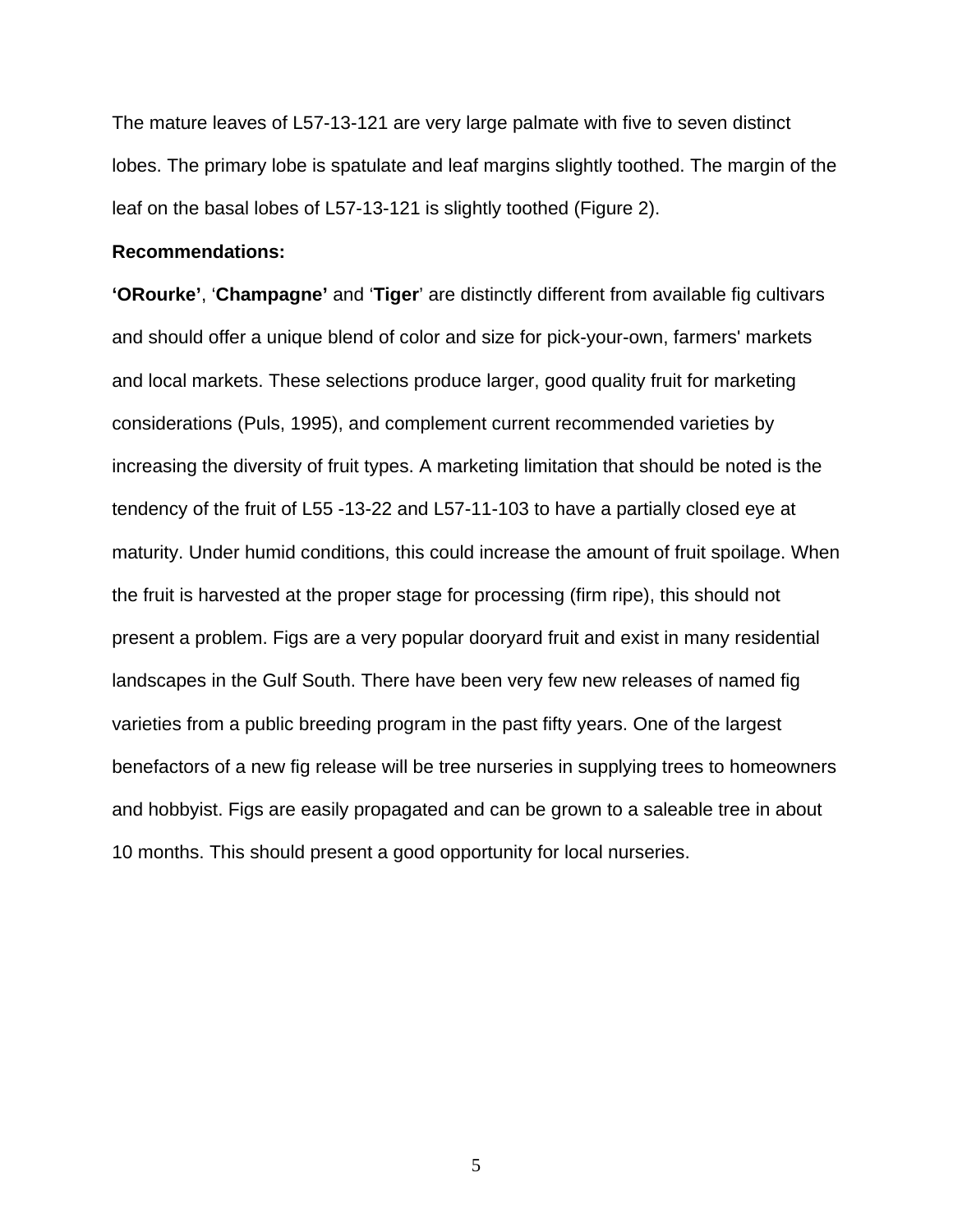|                      |                  |       |       | <b>Visual</b> |
|----------------------|------------------|-------|-------|---------------|
| Cultivar             | $L^{\mathsf{x}}$ | $a^y$ | $b^z$ | color         |
| Kadota               | 65.86            | 2.12  | 51.63 | Yellow        |
| Champagne            | 64.43            | 2.02  | 50.69 | Yellow        |
| Hunt                 | 50.12            | 12.22 | 34.22 | Tan           |
| Celeste              | 49.38            | 12.05 | 16.04 | Tan           |
| O'Rourke             | 46.00            | 8.76  | 23.74 | Tan           |
| <b>Tiger</b>         | 45.28            | 10.59 | 25.94 | Tan           |
| <b>Hardy Chicago</b> | 30.88            | 14.49 | 11.38 | <b>Black</b>  |
| <b>LSU Purple</b>    | 24.71            | 4.33  | 1.53  | Purple        |
| Std.err              | 13.13            | 4.58  | 17.51 |               |

Table 1. Comparisons of colorimeter measurements from skin of eight fig cultivars and breeding selections.

External measurements are the mean values from sixteen uniformly ripe fruit

 ${}^{x}$ L = degree of lightness 100= pure white, 0 = black<br>  ${}^{y}$ a = measurement of green to red on a scale of -80 to 100, -80 = green, 100 = red<br>  ${}^{x}$ b = measurement of yellow to blue on a scale of -80 to 70, -80 = blue

| Table 2. Comparison of colorimeter measurements from pulp of nine fig |  |  |
|-----------------------------------------------------------------------|--|--|
| cultivars and breeding selections.                                    |  |  |

| canneals and procamig colocitorio. |       |       |       |  |  |
|------------------------------------|-------|-------|-------|--|--|
| Cultivar                           | х     | $a^y$ | $b^z$ |  |  |
| Hunt                               | 54.37 | 12.94 | 35.14 |  |  |
| Kadota                             | 52.33 | 7.29  | 36.15 |  |  |
| O'Rourke                           | 51.40 | 6.47  | 34.80 |  |  |
| Champagne                          | 50.71 | 6.52  | 38.17 |  |  |
| <b>LSU Purple</b>                  | 48.2  | 11.19 | 28.98 |  |  |
| <b>Tiger</b>                       | 47.17 | 15.53 | 29.26 |  |  |
| Celeste                            | 45.18 | 18.51 | 24.49 |  |  |
| Hollier                            | 45.06 | 12.27 | 29.24 |  |  |
| Hardy Chicago                      | 45.03 | 22.96 | 24.71 |  |  |
| Std.err                            | 3.50  | 5.65  | 5.01  |  |  |
|                                    |       |       |       |  |  |

Internal measurements from puree of sixteen uniformly ripe fruit.<br>Color was measured by a Minolta CM3500d spectrophotometer using standard CIE scale.<br> ${}^xL =$  degree of lightness 100= pure white, 0 = black

 $v_a$  = measurement of green to red on a scale of -80 to 100, -80 = green, 100 = red<br>  $v_b$  = measurement of blue to yellow on a scale of -80 to 70, -80 = blue and 70 = yellow.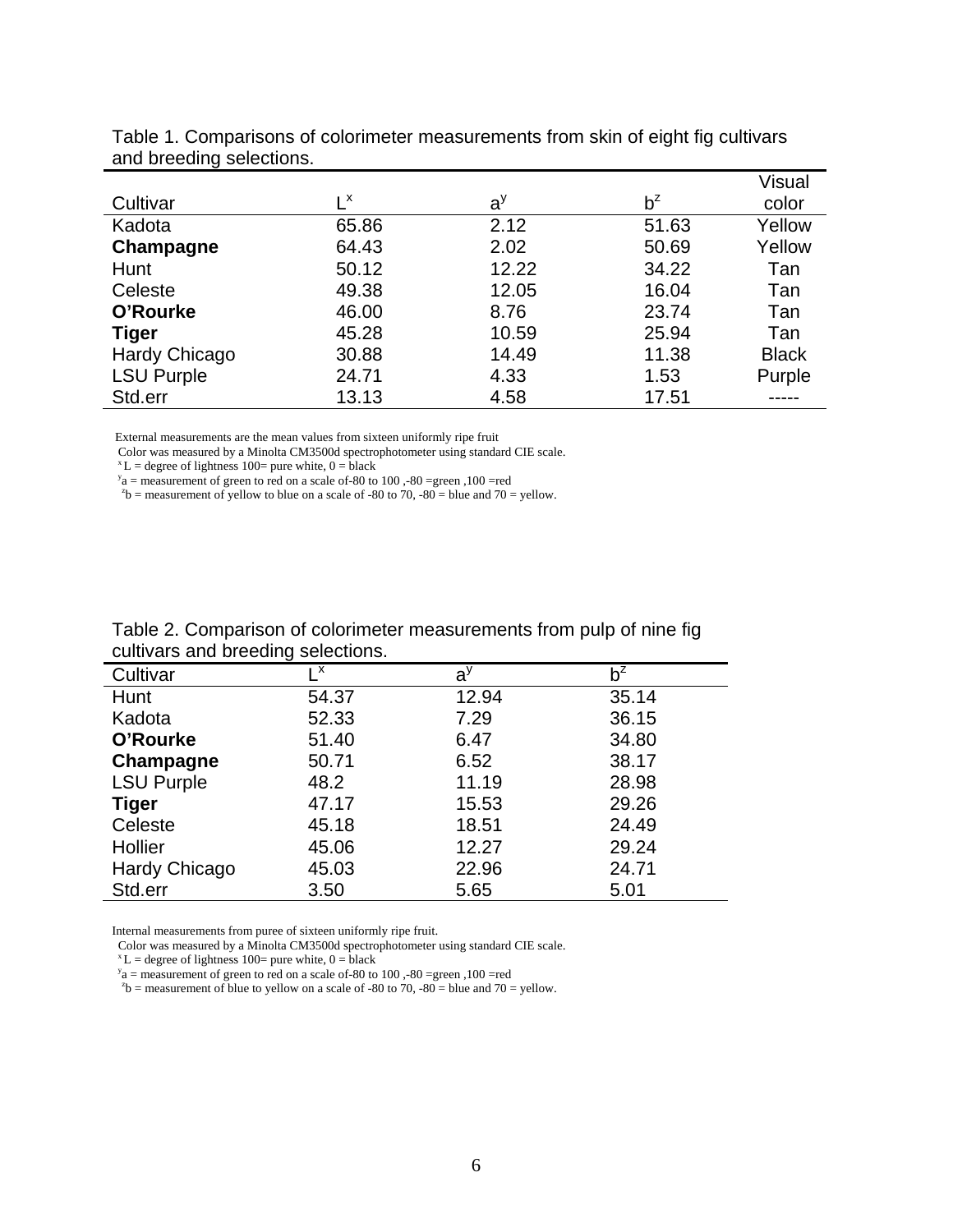| Frt Wt <sup>x</sup> | % SS $y$ | No./pint <sup>z</sup> |
|---------------------|----------|-----------------------|
| 50.33               | 21.2     | 10                    |
| 35.71               | 18.1     | 9                     |
| 31.53               | 15.2     | 9                     |
| 27.51               | 17.5     | 13                    |
| 26.41               | 17.4     | 12                    |
| 25.39               | 18.1     | 14                    |
| 24.60               | 15.7     | 14                    |
| 20.03               | 19.8     | 16                    |
| 19.86               | 18.1     | 17                    |
| 17.80               | 17.5     | 20                    |
| 15.90               | 20.3     | 17                    |
| 14.02               | 21.3     | 25                    |
|                     |          |                       |

Table 3. Comparison of fruit fig cultivars and selections for fruit characteristics.

<sup>X</sup> wt is the mean of 16 fruit in grams<br><sup>Y</sup> %SS is % soluble solids (total sugars) as measured by a refractometer  $\frac{z}{z}$  #/pint is the number of fruit that will fit in a standard pint fruit container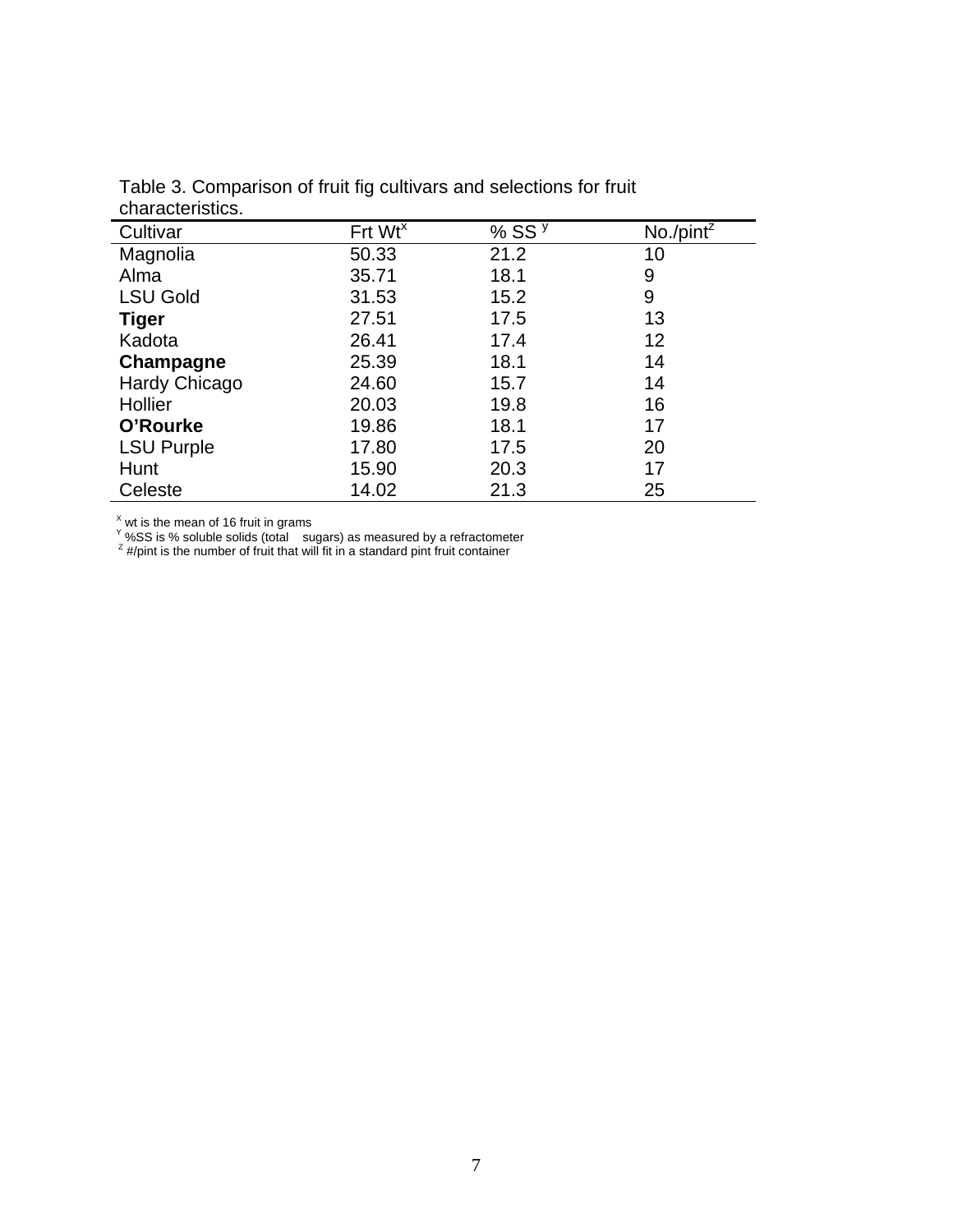Figure 1. Comparison of trees of **O'Rourke**, **Tiger**, and **Champagne**.



A 4-year-old tree of **O'Rourke**



A 3-year old tree of **Tiger**



A 4-year old tree of **Champagne**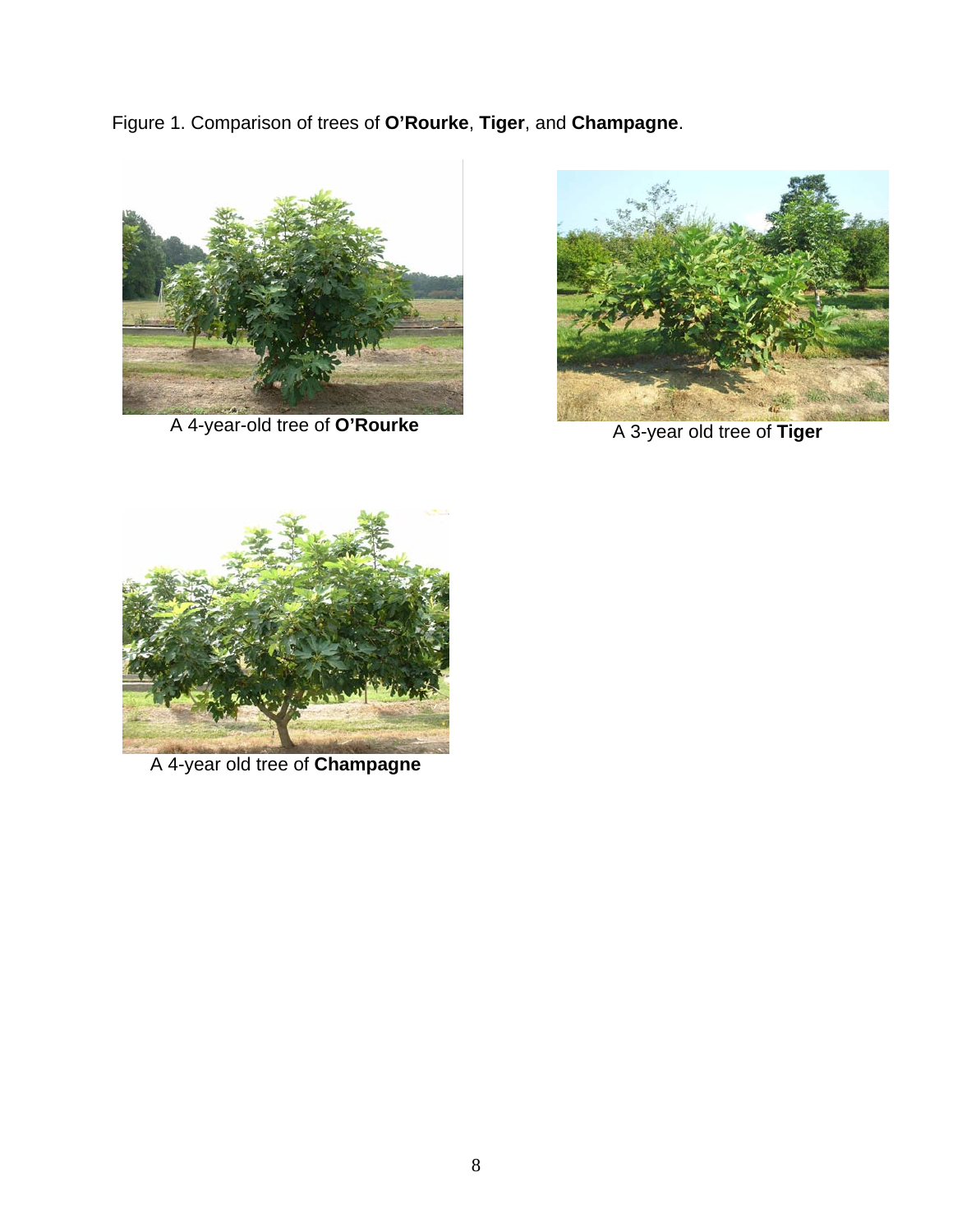Figure 2. Comparison of leaf characteristics of three fig breeding selections.





Leaves of **O'Rourke** Leaves of **Champagne**



Leaves of **Tiger**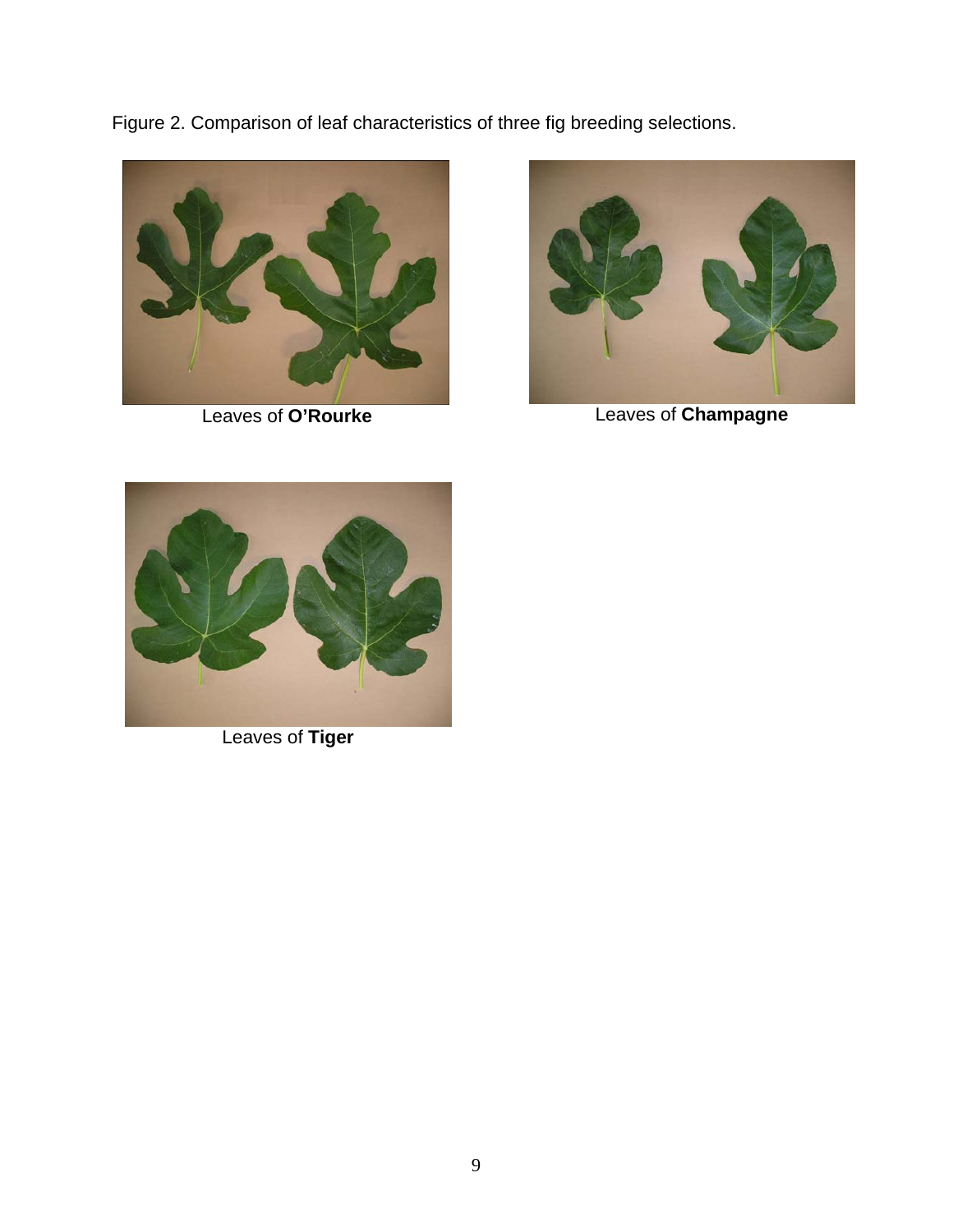Figure 3. Comparison of fruit characteristics of three fig breeding selections.



Fruit of **O'Rourke** Fruit of **Tiger**





Fruit of Champagne